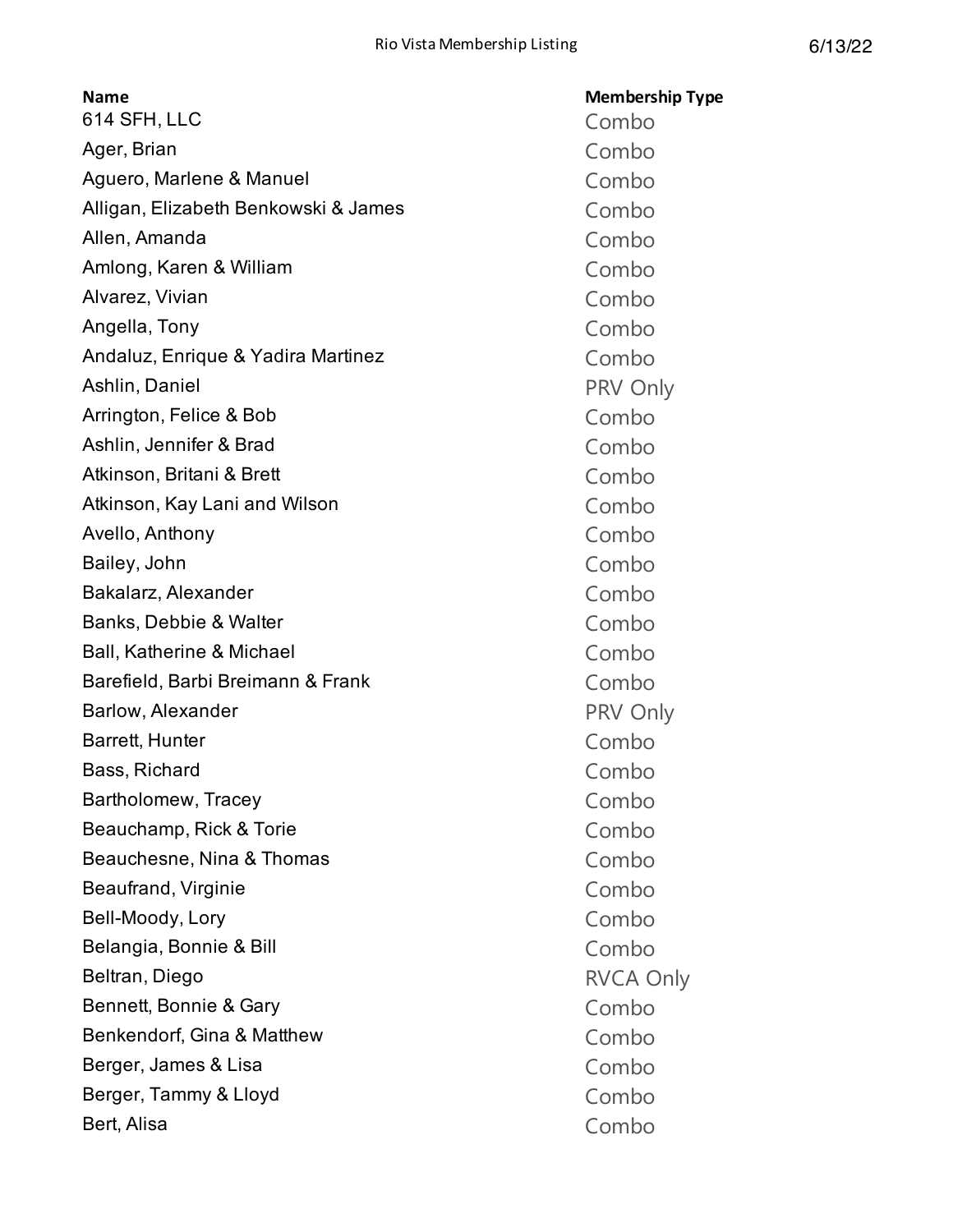| <b>Name</b>                      | <b>Membership Type</b> |
|----------------------------------|------------------------|
| Bertolett, Ted & Judy            | <b>RVCA Only</b>       |
| Betz, Bob                        | <b>RVCA Only</b>       |
| Betz, Constance                  | <b>RVCA Only</b>       |
| <b>Bleckner, Edward</b>          | Combo                  |
| Blosser, Jim & Nancy             | Combo                  |
| Bodenweber, Holly & Scott        | Combo                  |
| Bohne, Elizabeth Pino & Edward   | Combo                  |
| Bolick, Jerome                   | Combo                  |
| Bolton, Ed & Karen               | Combo                  |
| Boreth, Edward                   | Combo                  |
| <b>Brady, Patrick</b>            | Combo                  |
| Bratberg, Kristen                | Combo                  |
| Brauser, Molly & Matthew         | Combo                  |
| Brown, Allison & Ben             | Combo                  |
| Brown, Brice & Shelby            | PRV Only               |
| Brown, James                     | Combo                  |
| Bruckner, Anne & Jonathan        | Combo                  |
| Bruno, Lori & Anthony            | Combo                  |
| <b>Bryant, Mathew</b>            | <b>RVCA Only</b>       |
| Buquicchio, Frank                | <b>RVCA Only</b>       |
| Burgess, Cheramie & Scott        | Combo                  |
| Burgess, Rick                    | Combo                  |
| Burgess, Zuzana & Stuart         | Combo                  |
| Burkhalter, Laura & Lawrence     | Combo                  |
| Burns, Jeffrey                   | Combo                  |
| Butler, Suzanne & George         | Combo                  |
| Cabrera, Melissa                 | Combo                  |
| Caccamise, Theresa & Richard     | Combo                  |
| Caldwell, Liz & Daniel           | Combo                  |
| Caldwell, Susan & George         | Combo                  |
| Calpin, Bob                      | Combo                  |
| Camp, James                      | Combo                  |
| Campbell, Betsy                  | Combo                  |
| Cantor, Cheree Roberts & Jeffrey | Combo                  |
| Cantor, Claudia & Juan           | <b>RVCA Only</b>       |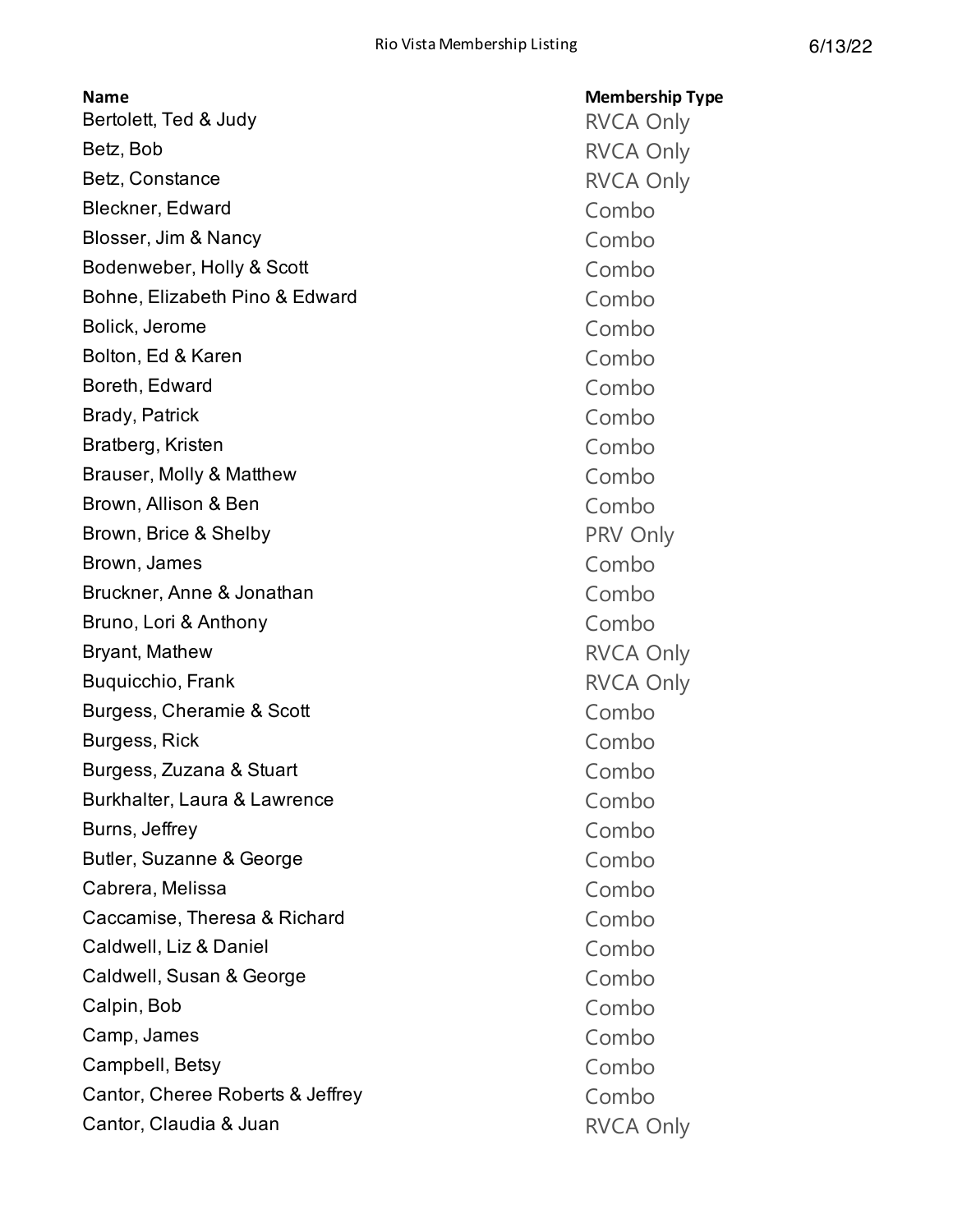| <b>Name</b>                      | <b>Membership Type</b> |
|----------------------------------|------------------------|
| Carriuolo, Amy Kronengold & Tony | Combo                  |
| Casaretto, Alberto & Wanda       | Combo                  |
| Catron, Bill & Dorothy           | Combo                  |
| Castellano, Natalie              | Combo                  |
| Castonguay, Lyne                 | Combo                  |
| Chin, Kevin                      | <b>RVCA Only</b>       |
| Chambliss, Kelly & Hunter        | Combo                  |
| Chodes, Max                      | Combo                  |
| Choi, Peter                      | Combo                  |
| Christie, Edward                 | Combo                  |
| Clark, Scott & Angela            | Combo                  |
| Clark, Juliet                    | Combo                  |
| Clark, Todd                      | Combo                  |
| Cline, Gibbons                   | Combo                  |
| Cole, Patricia & Jonathan        | Combo                  |
| Coffey, Marcia                   | Combo                  |
| Connelly, Bryan                  | Combo                  |
| Coon, Lynne & Thomas             | Combo                  |
| Corbet, William J. Jr.           | Combo                  |
| Cooper, Kathy & Lou              | Combo                  |
| Coulter, Marjorie & Benjamin     | Combo                  |
| Correll, Karin & Todd            | Combo                  |
| Crush, Jason                     | <b>RVCA Only</b>       |
| Cronin, Ryan                     | Combo                  |
| Curtin, Chris                    | Combo                  |
| Cunningham, David                | Combo                  |
| Cushing, Vickie                  | Combo                  |
| Dahling, Alicia & Chris          | Combo                  |
| Davell, Jane & Bill              | Combo                  |
| Darlington, Jeffrey              | <b>RVCA Only</b>       |
| de Sostoa, Linda Tufo & Vincent  | Combo                  |
| Day, Erik & Denise               | Combo                  |
| Del Rio, Pedro                   | <b>RVCA Only</b>       |
| Demos, Jim & Pat                 | Combo                  |
| Diaz, Kathrine & Ivan            | Combo                  |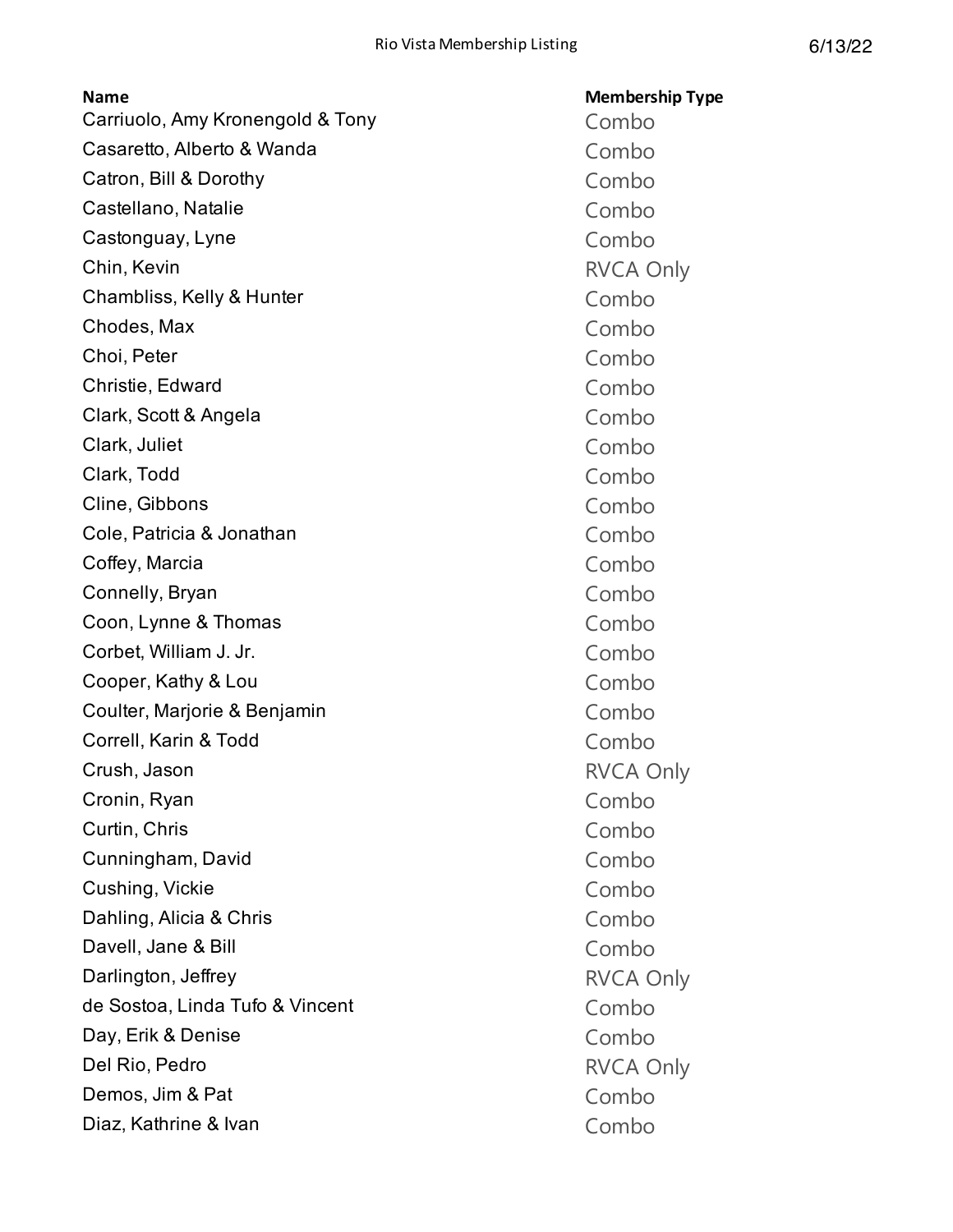| <b>Name</b>                     | <b>Membership Type</b> |
|---------------------------------|------------------------|
| Dolph, Roder & Kacey            | Combo                  |
| Dixon, Scott & Camille          | Combo                  |
| Dornau, Peter & Maureen         | Combo                  |
| Dressell, Annukka and Michael   | Combo                  |
| Duke III, Lisa and Walter B.    | Combo                  |
| Duenner, Molly & Andrew         | Combo                  |
| Dunn, Tracy & Chuck (Larry)     | Combo                  |
| Ellison, Valentina & Brian      | Combo                  |
| Enriquez, David                 | Combo                  |
| Ermer, Laurie & Charles         | Combo                  |
| Estes, Peggy                    | Combo                  |
| Faraco, Juliana                 | <b>RVCA Only</b>       |
| Farrell, Joseph & MaryBeth      | Combo                  |
| Feirstein, Jessica & Doug       | Combo                  |
| Fernandez, Jacqualine & Al      | Combo                  |
| Ferreira, Justin                | Combo                  |
| Ferris, Melanie & Gordon        | Combo                  |
| Fields, Eric                    | Combo                  |
| Fine, Michael                   | Combo                  |
| Finol, Alberto & Corina         | Combo                  |
| Finol, Daniel                   | Combo                  |
| Fisher, Ellen                   | Combo                  |
| Flanigan, Anne & James          | Combo                  |
| Forman, Austin & Christine      | Combo                  |
| Forman, Tara & Miles            | Combo                  |
| Forst, Kristina                 | Combo                  |
| <b>Fred Hunter Funeral Home</b> | Combo                  |
| Freedman, Mara & Gregory        | PRV Only               |
| French, Beth & Strawn           | Combo                  |
| Friedman, Katie & Matthew       | Combo                  |
| Galant, Paul                    | Combo                  |
| Galli, Carolina Salom & Juan    | Combo                  |
| Gerner, Janet                   | Combo                  |
| Gertz, Christopher              | Combo                  |
| Geyer, Mary & Toby              | Combo                  |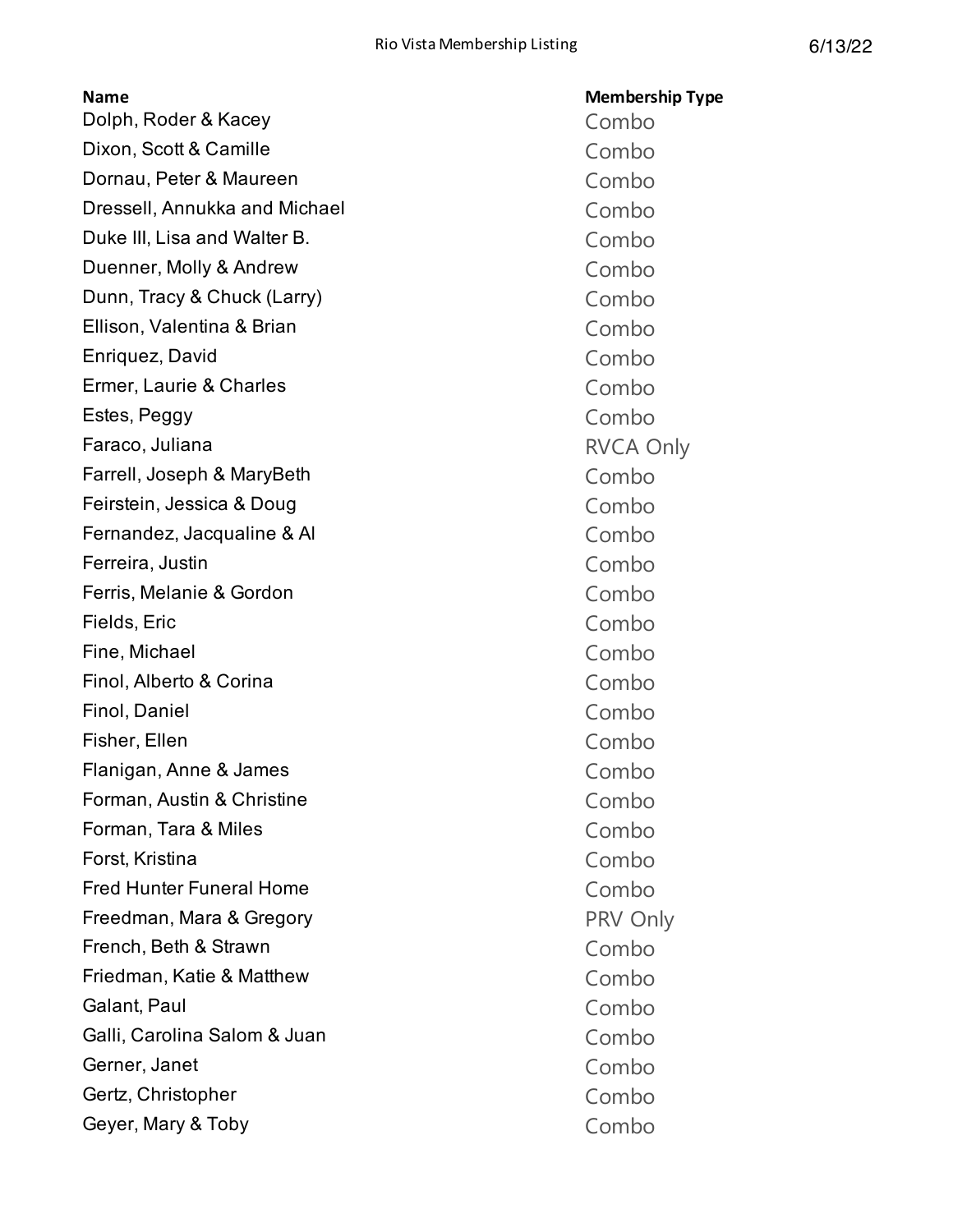| <b>Name</b>                    | <b>Membership Type</b> |
|--------------------------------|------------------------|
| Gheorghiu, Alex                | Combo                  |
| Gilbert, Sean & Erin           | Combo                  |
| Gilbert, William               | Combo                  |
| Gillen, Mary Katherine         | Combo                  |
| Girardin, Teri & Patrick       | Combo                  |
| Given, Zoey                    | Combo                  |
| Glazer, Rebecca & Ron          | Combo                  |
| Gleason, Shirley & Tom         | <b>RVCA Only</b>       |
| Goldstein, Chelsea & Jeremy    | Combo                  |
| Goldszer, Daniel               | Combo                  |
| Goodman, Pearl & Stanley       | Combo                  |
| Gorsin, Natasha & John         | Combo                  |
| Govot, Rachel & Glenn          | Combo                  |
| Graham, Terry & Steve          | Combo                  |
| Greenberg, Stacie              | <b>RVCA Only</b>       |
| Greene, Rebecca & Sean         | Combo                  |
| Grevior, Arnold & Barbara      | Combo                  |
| Gross, Susan & Bruce           | Combo                  |
| Gruberg, Caitlin & David       | Combo                  |
| Guardabassi, Frederick         | PRV Only               |
| Guardabassi, St. George & Page | Combo                  |
| Guttmann, Rosemarie Kalin & Al | Combo                  |
| Haagenson, Mandy & Bryan       | Combo                  |
| Habibi, Mahir                  | Combo                  |
| Haddad-Coleman, Tonja          | Combo                  |
| Hamilton, Callie               | Combo                  |
| Hamilton, Patricia             | Combo                  |
| Hamilton, Terry                | Combo                  |
| Hanaka, Nicole & Marty         | Combo                  |
| Hansen, Marie & Leo            | Combo                  |
| Harrington, Adele & Eric       | Combo                  |
| Hawkes, Patsy                  | Combo                  |
| Hawkins, Lynn                  | Combo                  |
| Helms, Carol & Edd             | Combo                  |
| Henderson, Kim Gessner & Grant | Combo                  |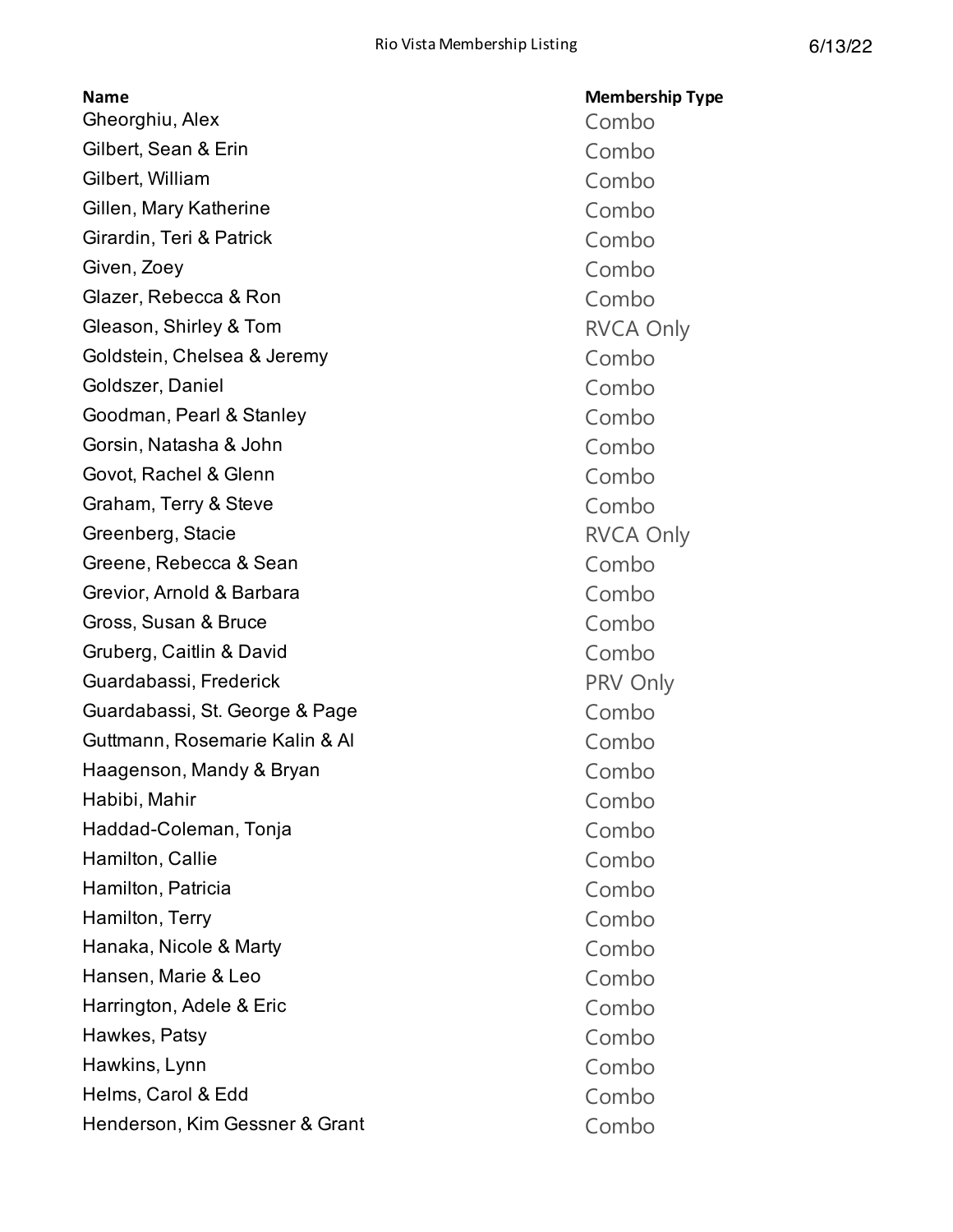| <b>Name</b>                        | <b>Membership Type</b> |
|------------------------------------|------------------------|
| Herman, Sarah & Jeffrey            | Combo                  |
| Herring, Mary & Howell             | Combo                  |
| Herskowitz, Howard                 | Combo                  |
| Heumann, Sergio                    | Combo                  |
| Hicks, Cpt Richard Alcott & Martin | Combo                  |
| Hill, Karen & Sam                  | Combo                  |
| Hill, Rhonda                       | Combo                  |
| Hirschberg, Natalie & Paul         | Combo                  |
| Hooley, Yvette & Mike              | Combo                  |
| Horton, Tammy                      | Combo                  |
| Hough, Julie                       | Combo                  |
| Hough, Tracey & Kyle               | Combo                  |
| Hudson, Jacquelyn                  | PRV Only               |
| Hudson, Jeanne & Steven            | Combo                  |
| Huff, Ellen & Tom                  | Combo                  |
| Huizenga, Bonnie                   | Combo                  |
| Hunt, Daniel                       | Combo                  |
| Jackson, Dawn & Adam               | Combo                  |
| Jackson, Jennifer & Jeremy         | Combo                  |
| James, Loni & Gordon               | Combo                  |
| Jaxtheimer, Jessica & Evan         | Combo                  |
| Jean, Alex & Stephanie             | Combo                  |
| Johnson, Mike                      | Combo                  |
| Jones, Lisa & Catesby              | Combo                  |
| Jorge, Susana                      | Combo                  |
| Jowers, Steven & Annette           | <b>RVCA Only</b>       |
| Joyce, Julia                       | PRV Only               |
| Kantor, Lidor                      | Combo                  |
| Kelley, Bill & Gail                | Combo                  |
| Kelley, Candace & Stephen          | Combo                  |
| Kelley, Cici                       | <b>RVCA Only</b>       |
| Kelsey, Charles & Jean             | Combo                  |
| Kennedy, Jonathan                  | Combo                  |
| Kenny, Girleen & Rusty             | Combo                  |
| Kerr, Leigh & Deborah              | Combo                  |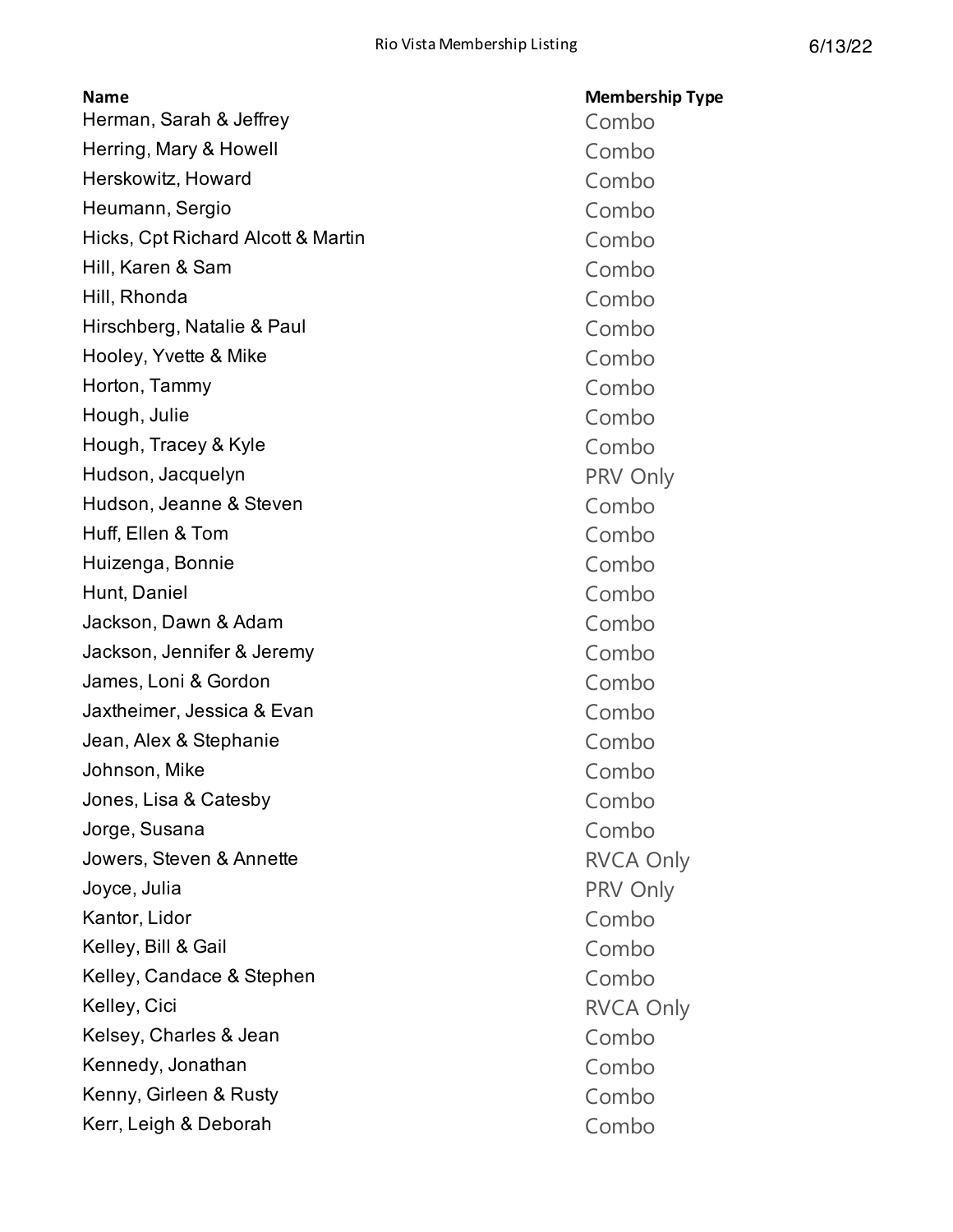| <b>Name</b>                       | <b>Membership Type</b> |
|-----------------------------------|------------------------|
| Kesselman, Carmen & Craig         | Combo                  |
| King, James                       | Combo                  |
| Kirby, Elizabeth                  | Combo                  |
| Kirk, William                     | Combo                  |
| Kirkpatrick, John & Lucy          | <b>RVCA Only</b>       |
| Kirkpatrick, Robert               | Combo                  |
| Klein, Jan                        | Combo                  |
| Knight, Susan & James Jr.         | Combo                  |
| Koether, Joan & Ben               | Combo                  |
| Koster, Celeste & Sam             | Combo                  |
| Kozich, Robert & Allyson          | Combo                  |
| Kronrad, Marcy & David            | Combo                  |
| Kutzgar, Doug                     | Combo                  |
| Lafferty, Chip & Mary Jean        | Combo                  |
| Lane, Heather & Ron               | Combo                  |
| Lane, Whitney & Matthew           | Combo                  |
| Lang, Laura & Jim                 | Combo                  |
| Lauderdale Yacht Club             | Combo                  |
| Lauer, Christina Currie & Greg    | Combo                  |
| LaVallee, Jim                     | Combo                  |
| Leahy, Bob & Beth                 | Combo                  |
| Leckey, Meghan & Justin           | Combo                  |
| Lehman, Karen                     | Combo                  |
| Lehrer, Ryan                      | Combo                  |
| Leisy, Adam                       | <b>RVCA Only</b>       |
| Leonard, Laura & Christopher      | Combo                  |
| Lewis, Stefanie & Tyson           | Combo                  |
| Lewis, Steve & Jody               | Combo                  |
| Lieberman, Deeci & Izzy           | Combo                  |
| Limroth, Chuck & Wendy            | Combo                  |
| Lotenberg, Jodi                   | Combo                  |
| Loving, Jack & Susan              | Combo                  |
| Mahoney, Angela & Brian           | Combo                  |
| Mahoney, Elpidio Medina & Michael | Combo                  |
| Maier, Marcel & Barbara           | Combo                  |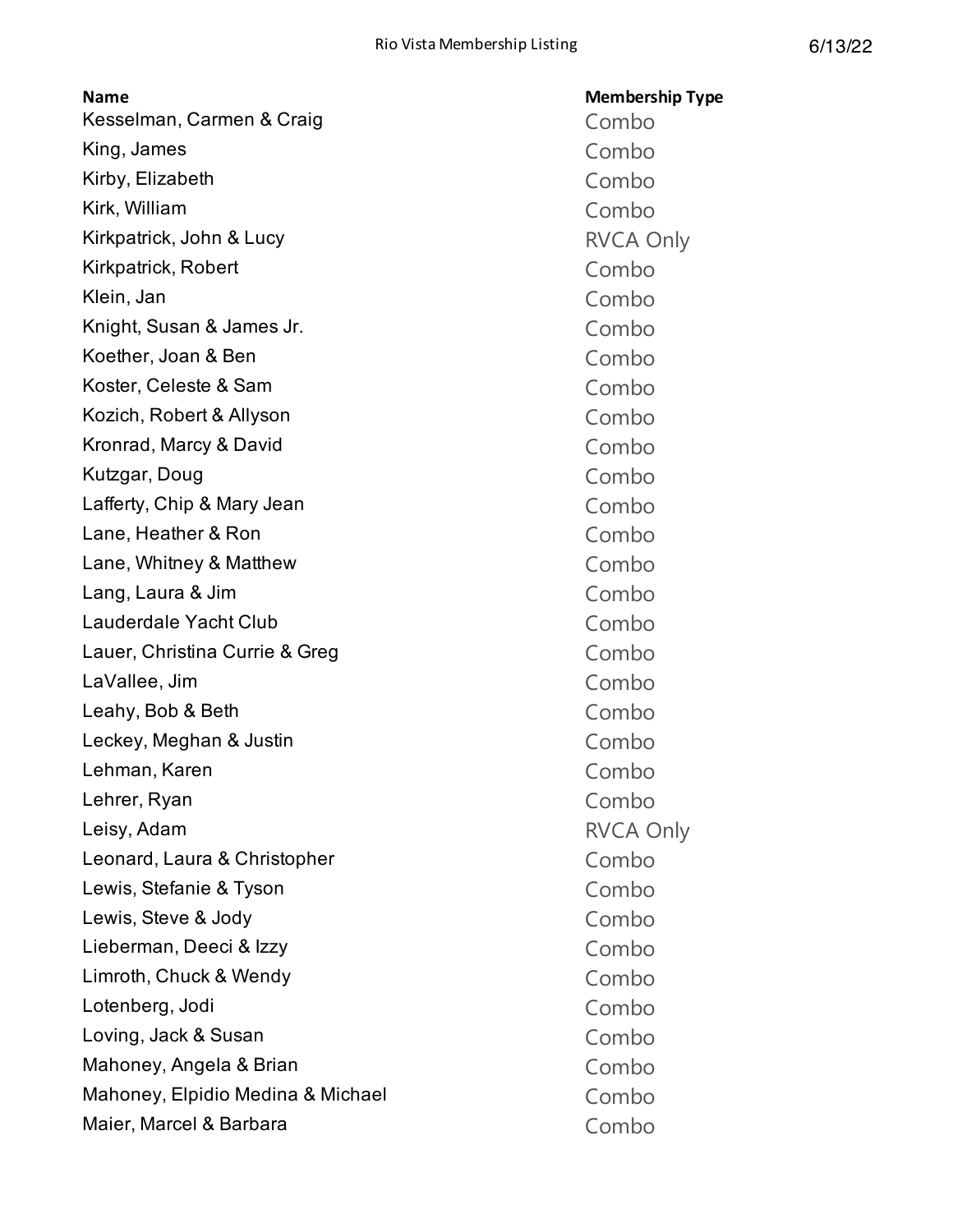| <b>Name</b>                    | <b>Membership Type</b> |
|--------------------------------|------------------------|
| Marin, Dana                    | Combo                  |
| Marker, Peg & Grey             | Combo                  |
| Markus, Alana & Glenn          | Combo                  |
| Maron, Nikki                   | Combo                  |
| Martin, Tara & Michael         | Combo                  |
| Mathews, Laurie & Walter       | Combo                  |
| Maurer, Larry & Susan          | Combo                  |
| Maus, James & Michelle         | Combo                  |
| Maus, Jean & Tom               | Combo                  |
| May, Eladio Perez & Melanie    | Combo                  |
| Mazza, Michael                 | <b>RVCA Only</b>       |
| McCarthy, Dave                 | Combo                  |
| McCawley, Dan & Sigrid         | Combo                  |
| McCrory, John & Amy            | Combo                  |
| McIntosh, Robert               | Combo                  |
| McIntyre, William              | Combo                  |
| McKelvey, Jiwon & Steve        | <b>RVCA Only</b>       |
| McKenney, Nicole & Christopher | Combo                  |
| McMahon, Robert                | <b>RVCA Only</b>       |
| McTigue, Patrick               | Combo                  |
| Meller, Maureen & Gary         | <b>RVCA Only</b>       |
| Mercurio, Robert               | Combo                  |
| Messing, Ely Brand & Nancy     | Combo                  |
| Metter, Joel & Barbara         | Combo                  |
| Metwalli, MaryEllen & Ahmed    | Combo                  |
| Mijares, Tony & Laurie         | Combo                  |
| Miller, Justin                 | Combo                  |
| Miller, Robert & Vicky         | Combo                  |
| Mindala, Sara & Michael        | Combo                  |
| Miner, Steve & Flo             | Combo                  |
| Minoff, Barry                  | Combo                  |
| Miscione, Philip               | Combo                  |
| Misthal, Barry                 | Combo                  |
| Moerke, Dr.Carl & Cheryl       | Combo                  |
| Moody, Carroll & Barbara       | Combo                  |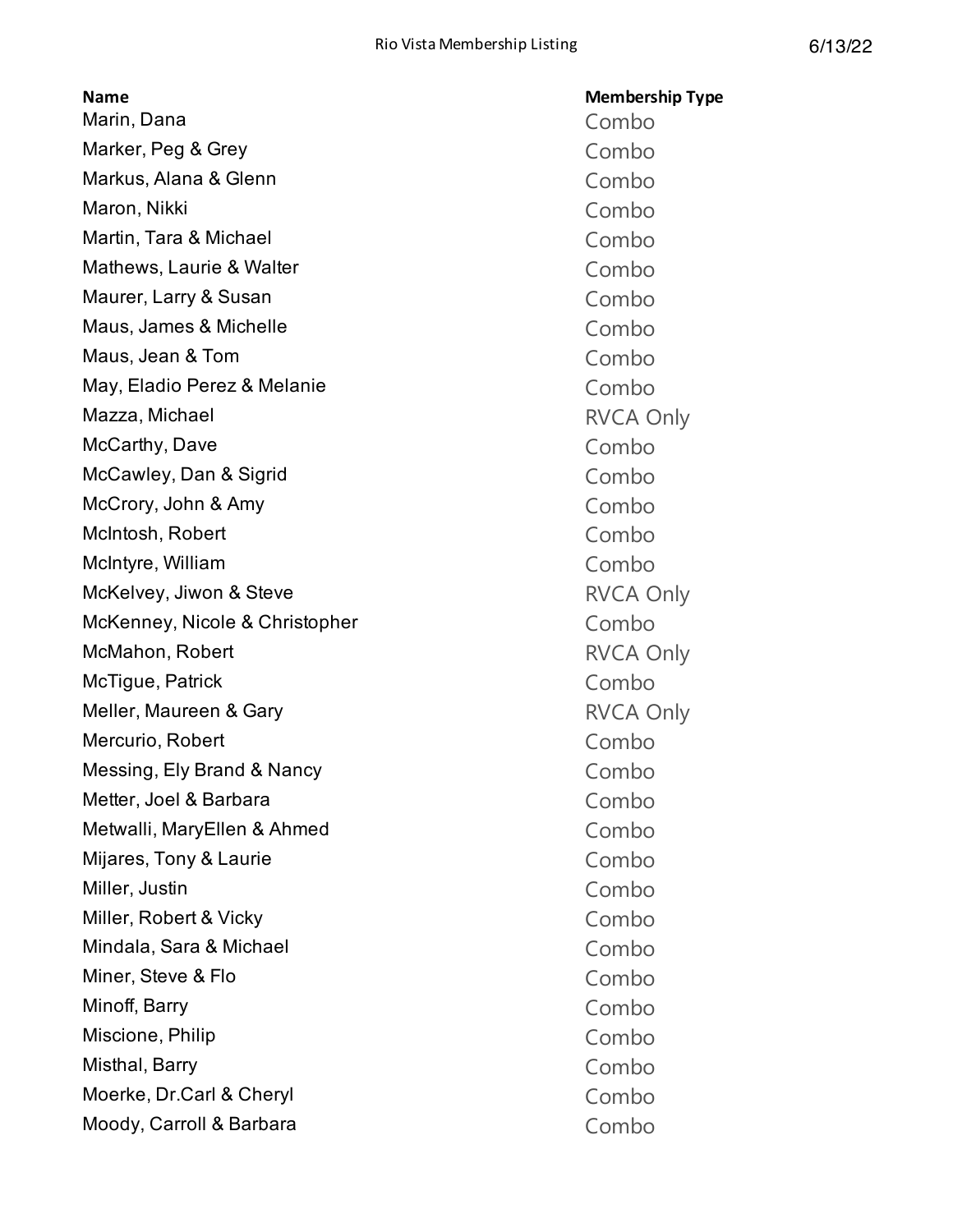| <b>Name</b>                        | <b>Membership Type</b> |
|------------------------------------|------------------------|
| Moody, Kim & Brent                 | Combo                  |
| Moon, Ann Marie & Harry            | Combo                  |
| Mooney, John                       | PRV Only               |
| Moran, Michael                     | PRV Only               |
| Morgan, Linda Gill & Walter        | Combo                  |
| Morley, Lynne & Ted                | Combo                  |
| Moses, Ted & Cheryl                | Combo                  |
| Moss, David                        | Combo                  |
| Mullins, Christy                   | Combo                  |
| Naro, Salvatore                    | Combo                  |
| Naugle, Carol-Lisa Phillips & Jim  | Combo                  |
| Navani, Rohit                      | Combo                  |
| Nelson, Kristi & Tom               | Combo                  |
| Nelson, Sanford & Michelle         | Combo                  |
| Nutt, Patrick                      | Combo                  |
| O'Donnell, Jack                    | Combo                  |
| Orlando, Michael & Laura           | Combo                  |
| Orndorff, Jo Ann                   | Combo                  |
| OToole, Sean                       | Combo                  |
| Paddock, Bruce                     | Combo                  |
| Paluch, Tara & Matthew             | Combo                  |
| Parker, Keith & Mary               | <b>RVCA Only</b>       |
| Parker, Patti & Scott              | Combo                  |
| Pascoe, Emma                       | PRV Only               |
| Patel, Sandy & Jay                 | Combo                  |
| Payne, Susan                       | Combo                  |
| Pegg, Joe                          | <b>RVCA Only</b>       |
| Penneys, Annette Friend & Neal     | Combo                  |
| Percy, Cynthia & Leila             | <b>RVCA Only</b>       |
| Pernicano, Kristin & Chris         | Combo                  |
| Peterson, Victor                   | PRV Only               |
| Phillips, Luna & Steve             | Combo                  |
| Picchi, Blaise                     | <b>RVCA Only</b>       |
| Picou, Joyce                       | Combo                  |
| Policastro, Teri Goldsmith & Peter | Combo                  |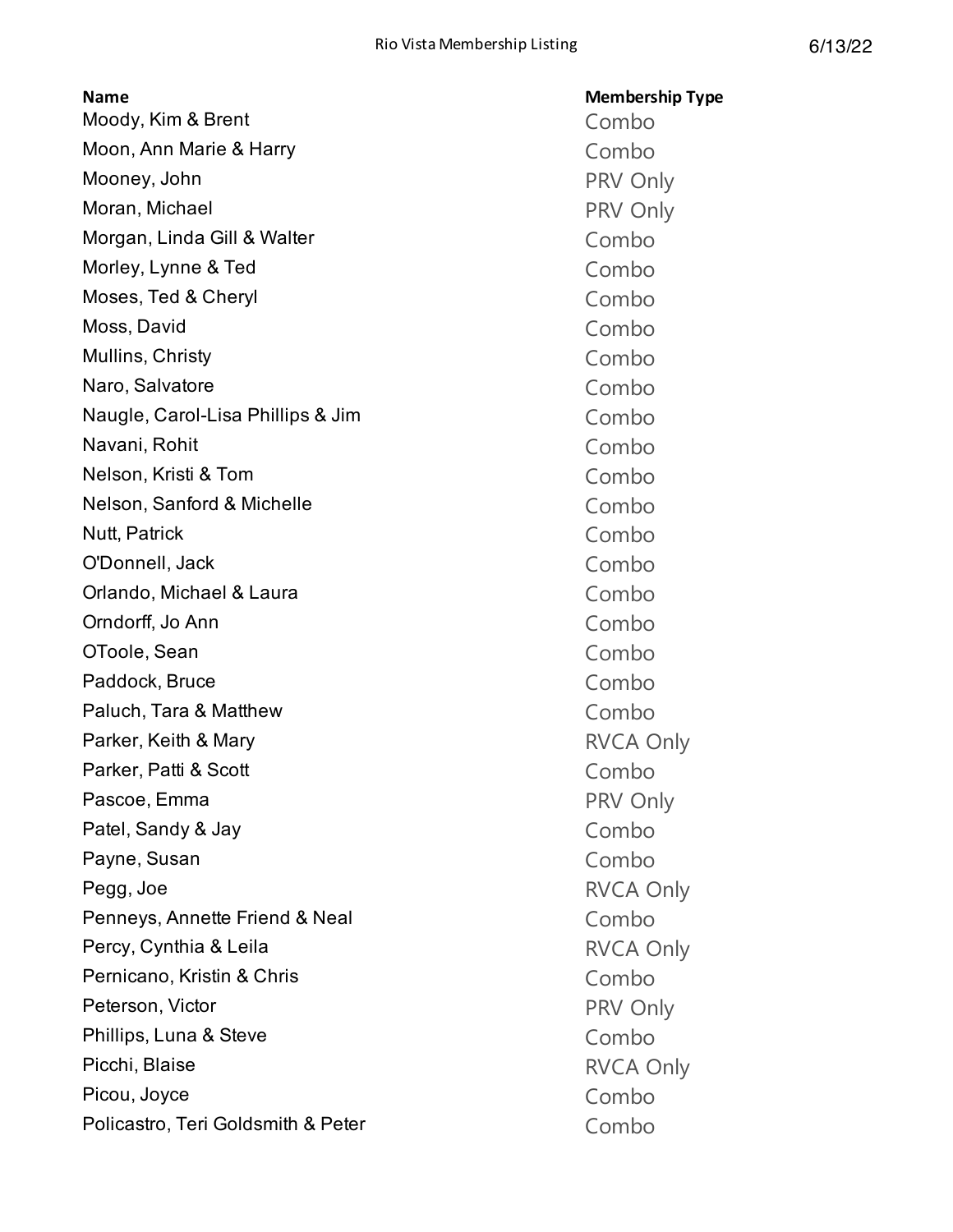| Poulson, Bill & Nancy<br>Powell, Ann | Combo<br>Combo   |
|--------------------------------------|------------------|
|                                      |                  |
|                                      |                  |
| Powell, Carol                        | Combo            |
| Powell, Steve                        | Combo            |
| Prange, Karen and Eric               | Combo            |
| Primeau, Scott                       | Combo            |
| Quarles, Kristi & Stephen            | Combo            |
| Quinn, Brayden                       | Combo            |
| Rajter, Jean-Jacques                 | Combo            |
| Ramsey, David & Debbie               | Combo            |
| Ray, Raymond & Terry                 | Combo            |
| Redmond, Carolyn                     | Combo            |
| Restrepo, Nicolas                    | Combo            |
| Riley, Katrin & Darryl               | <b>RVCA Only</b> |
| <b>Rio Vista Community Church</b>    | Combo            |
| Riordan, Kay & Greg                  | Combo            |
| Risi, Veronica & Nicholas            | <b>RVCA Only</b> |
| Ristaino, Michelle & Ed              | Combo            |
| Ritchey, Sarah & J Brooks            | <b>RVCA Only</b> |
| Rizzo, John & Lynne                  | Combo            |
| Roberto, Eugene & Victoria           | Combo            |
| Roberts, Jessica & Chad              | Combo            |
| Robertson, Shannon & Johnathan       | Combo            |
| Rodgers, Christina & Darren          | Combo            |
| Rodriguez, Susan & Roy               | Combo            |
| Rogers, Candace & Romney             | Combo            |
| Ropes, John                          | Combo            |
| Roschman, Robert & Lorrie            | Combo            |
| Rose, Jeremiah Gutierrez & Brett     | Combo            |
| Routman, Dr & Mrs Alan               | Combo            |
| Rozman, Paul & Jennifer              | <b>RVCA Only</b> |
| Saba, Carol                          | <b>RVCA Only</b> |
| Sacramone, Gail & Fred               | Combo            |
| Safina, Amanda & Joseph              | Combo            |
| Sallgren, Lawrence                   | <b>RVCA Only</b> |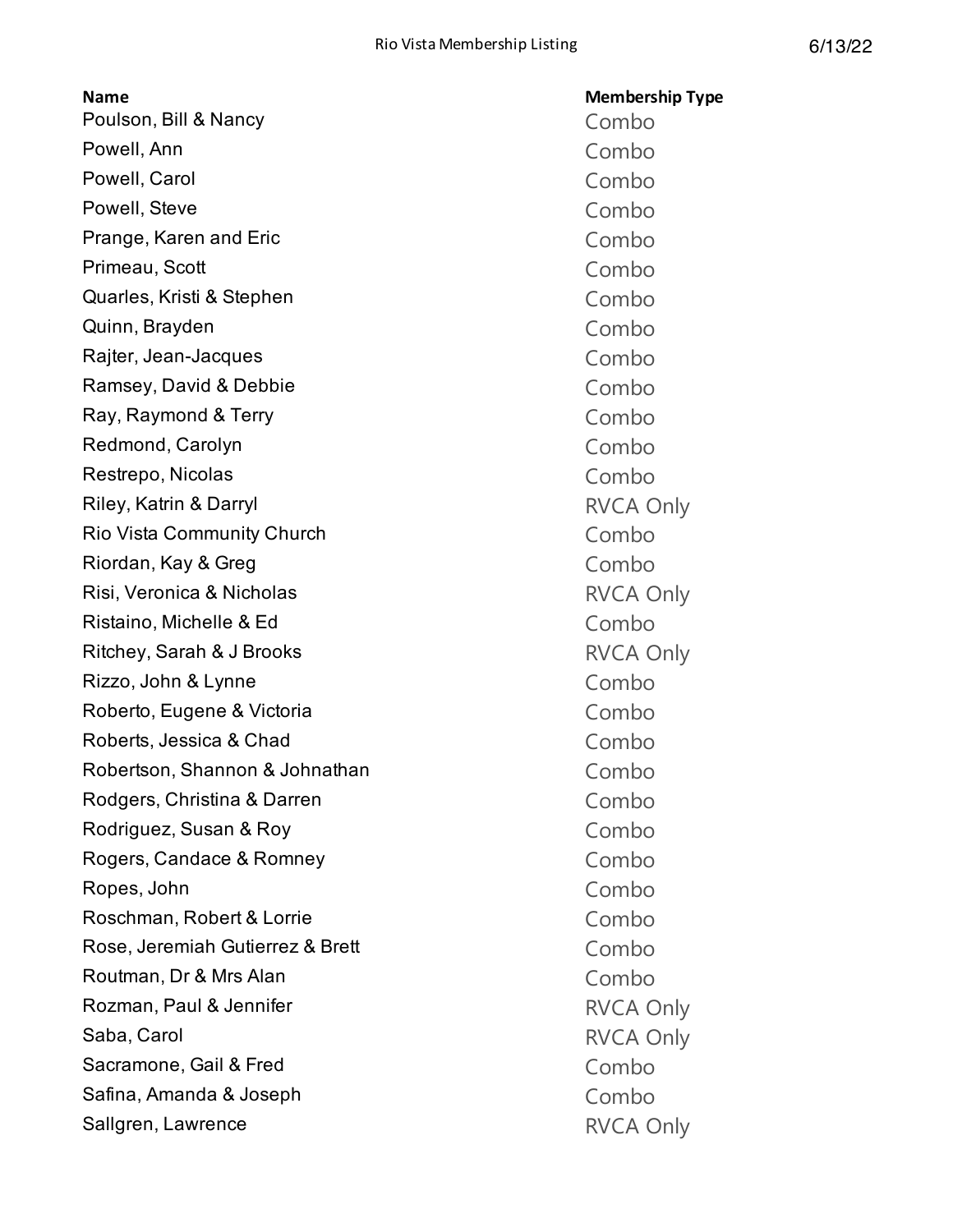| <b>Name</b>                         | <b>Membership Type</b> |
|-------------------------------------|------------------------|
| Salzman, Mike & Teresa Lee          | Combo                  |
| Salzsieder, Kenneth                 | Combo                  |
| Sandell, Lori & Richard             | Combo                  |
| Sanders, Bradford                   | <b>RVCA Only</b>       |
| Schaefer, Maryann Mikhail & Gregory | Combo                  |
| Scherer, Alexandria & John          | Combo                  |
| Scherer, William & Anne             | Combo                  |
| Schmidlin, Carol & Bill             | Combo                  |
| Scully, David & Calla               | Combo                  |
| Segal, Cheryl & Joe                 | Combo                  |
| Semmel, Jocelyn Bowie & David       | Combo                  |
| Sheets, Robyn & Guy                 | <b>RVCA Only</b>       |
| Sherman, Katherine & Darren         | Combo                  |
| Sherman, Sharon & Steve             | Combo                  |
| Shook, Andrew                       | Combo                  |
| Sikes, Tiffini & Britt              | Combo                  |
| Silva, Marco                        | Combo                  |
| Sisko, Lori Marcellino & Daniel     | Combo                  |
| Skoroden, Mira & Bill               | Combo                  |
| Smith, Grant & Eliza                | Combo                  |
| Smith, Jason and Shannon            | Combo                  |
| Smith, Lisa & Steven                | Combo                  |
| Smith, Margaret                     | Combo                  |
| Smith, Martha & Scott               | Combo                  |
| Smith, Nancy & David                | Combo                  |
| Smith, Soraya Jiha & David B.       | PRV Only               |
| Snead, Joanne & Mark                | Combo                  |
| Snyder, Barbara & Michael           | Combo                  |
| Sorensen, Anna & Ben                | Combo                  |
| Spencer, William & Joyce            | Combo                  |
| Sperber, Lauren & Andrew            | Combo                  |
| Splithoff, Darrell                  | Combo                  |
| Stacey, William                     | <b>RVCA Only</b>       |
| Stengel, Joel                       | Combo                  |
| Stephens, John                      | <b>RVCA Only</b>       |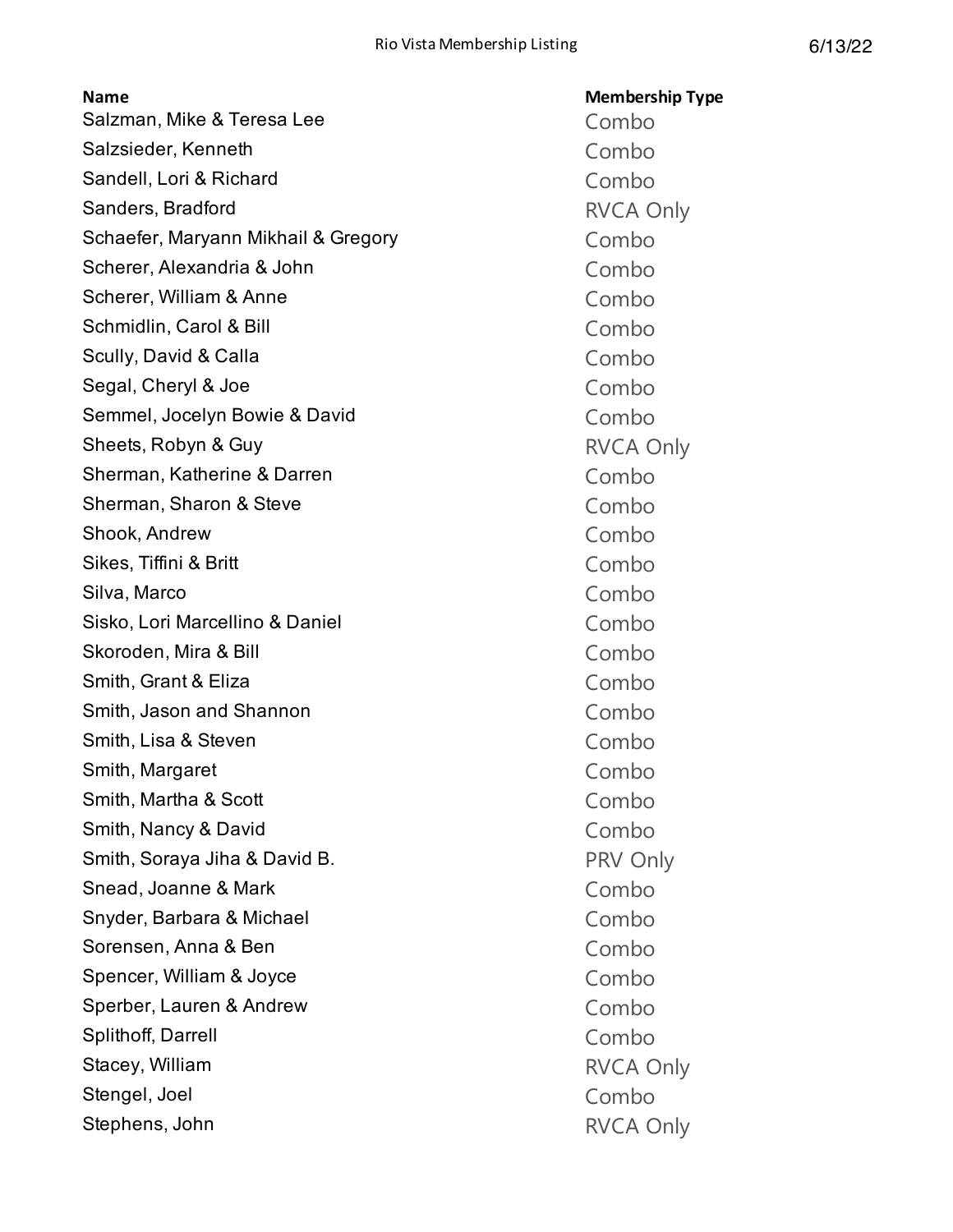| <b>Name</b>                   | <b>Membership Type</b> |
|-------------------------------|------------------------|
| Sterling, Ron Phillips & Lori | Combo                  |
| Stern, Hilary                 | Combo                  |
| Stoll, Charles                | Combo                  |
| Stoll, Michele & Amos         | Combo                  |
| Stoop, Mirjam & Hans          | Combo                  |
| Streit, Alison & Robert       | Combo                  |
| Stresau, Fred & Christine     | Combo                  |
| Strobridge, Richard           | Combo                  |
| Strunin, Carol & Richard      | Combo                  |
| Sullivan, Kim & J.D.          | Combo                  |
| Sussman, F                    | PRV Only               |
| Sutter, Krista                | Combo                  |
| Swadener, Staci & John        | Combo                  |
| Swenson, Clifford             | Combo                  |
| Tatelbaum, Chuck & Kathryn    | Combo                  |
| Tatum, Thomas & Siria         | Combo                  |
| Tedesco, Cathie & Thomas      | Combo                  |
| Testiler, Iris                | Combo                  |
| Theis, David                  | Combo                  |
| Thiel, Corey & Peter          | Combo                  |
| Thompson, Marcia & Michael    | Combo                  |
| Tkach, Janet & Mark           | Combo                  |
| Tocci, Paul & Christine       | Combo                  |
| Tomkies, Gretchen             | Combo                  |
| Toothaker, Stephanie          | Combo                  |
| Tortora, Mark & Betsy McGee   | Combo                  |
| Trethewey, Linda              | PRV Only               |
| Tripp, Norman & Jane          | Combo                  |
| Tworoger, David               | Combo                  |
| Tworoger, Tom & Leslie        | Combo                  |
| Umla, Wendy                   | <b>RVCA Only</b>       |
| Uustal, Jennifer & John       | Combo                  |
| Vartanian, Joseph             | Combo                  |
| Venegas, Ricardo              | PRV Only               |
| Wade, Daniel & Alice          | <b>RVCA Only</b>       |